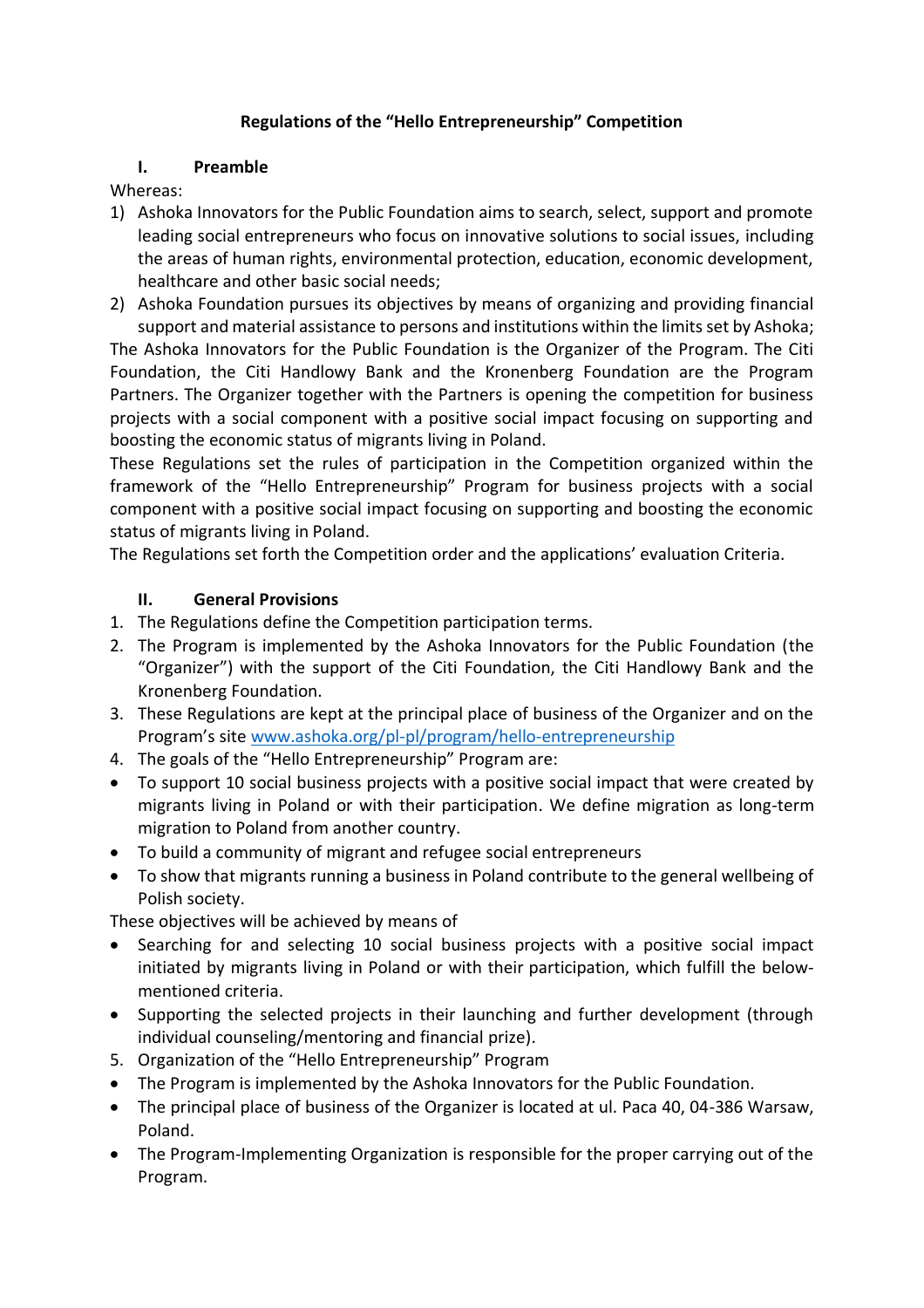- The Program-Implementing Organization appoints the Jury that will select the finalists of the Program.
- Partnering organizations can be involved in the Program implementation.

# **III. Program Principles**

- 1. The formal criteria for participation in the Program are described in Section VI below.
- 2. Support within the Program
	- I. The Jury makes decisions regarding offering support within the Program.
	- II. The following types of support are envisaged:
		- a. Training support 10 projects selected by the Jury will be invited for a twoday workshop in or near Warsaw tailored to the needs of the projects. Participation in the workshop will be free, costs related to the participation (accommodation and travel) will be covered by the Organizer. Participation in the workshop is required for candidates for consulting and financial support.
		- b. Consulting support  $-10$  projects selected by the Jury will receive comprehensive support by means of free consulting tailored to the needs of the project. Use of the consulting support is required for candidates for financial support.
		- c. Financial prize  $-10$  projects selected by the Jury, whose representatives took part in the workshop in or near Warsaw and made active use of the consulting support, will receive a financial prize worth 3'200 USD paid in Polish Złotys at the exchange rate of the Organizer's bank at the date of the transfer or paid in United States Dollars transferred to a USD bank account if the participant owns such an account. Financial prize will be offered to not more than 10 projects.
- 3. The Program-Implementing Organization reserves the right to withdraw from extending financial prize to any or all of the selected projects if the Program's Organizer decides that the project/projects does/do not deserve the financial prize. In that event, the Program's Organizer has the right to propose increasing other kinds of support.

## **IV. Participation Terms**

- 1. The following individuals or organizations can participate in the Program:
- Migrants or persons granted refugee or subsidiary protection status or humanitarian residence permit, living in Poland, submitting their project, conducting or not conducting business activities;
- Migrants or persons of Polish descent, as well as persons granted refugee or subsidiary protection status or humanitarian residence permit, submitting their project together, conducting or not conducting business activities;
- Non-governmental organizations, submitting a project prepared by migrants or persons granted refugee or subsidiary protection status or humanitarian residence permit, living in Poland;
- Informal groups of migrants or persons granted refugee or subsidiary protection status or humanitarian residence permit.

## **V. Application Form**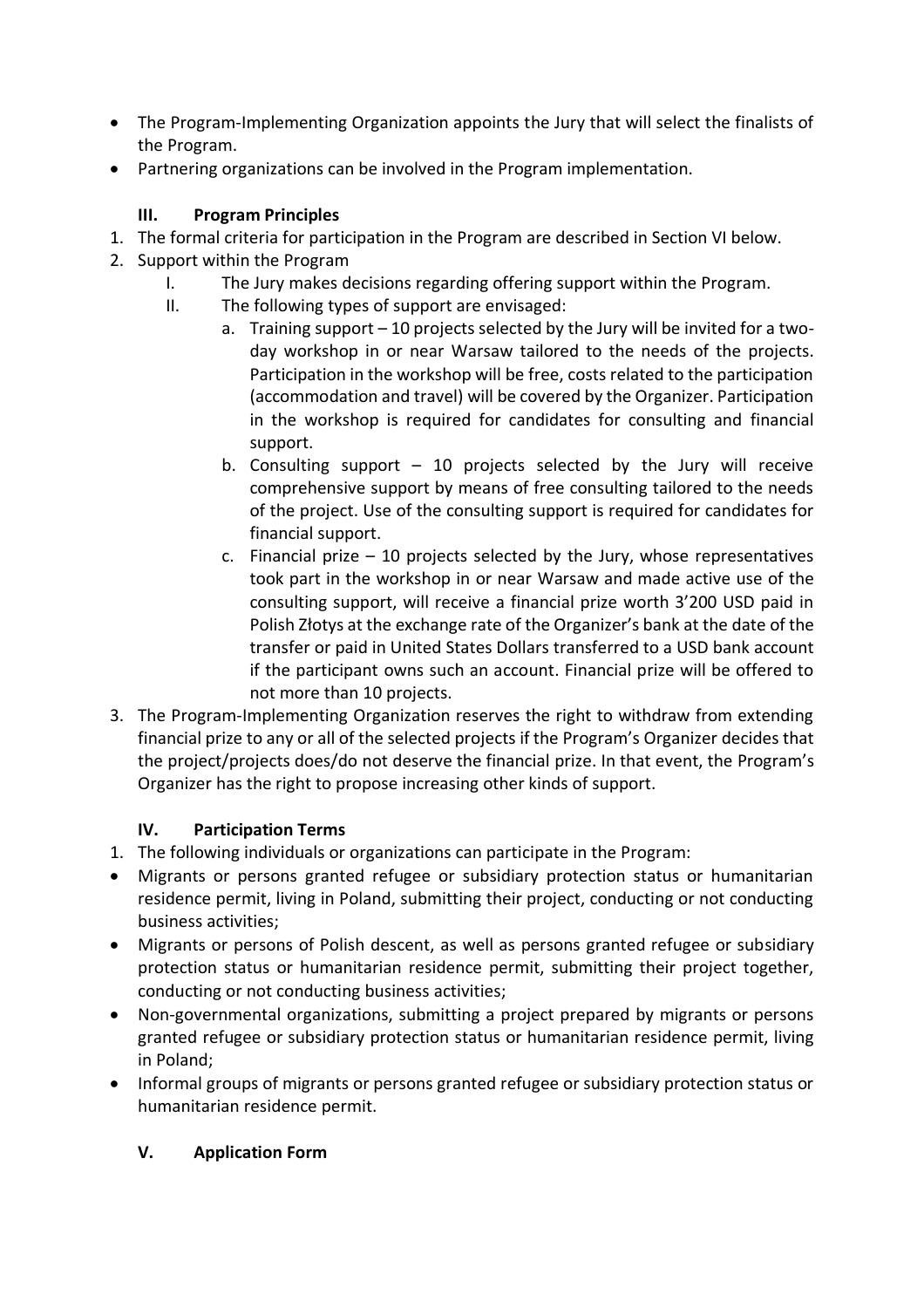- 1. In order to participate in the Program, one has to submit the application form available on the Program's site [www.ashoka.org/pl-pl/program/hello-entrepreneurship.](http://www.ashoka.org/pl-pl/program/hello-entrepreneurship)
- 2. An application form template is attached as Annex 1 to these Regulations.
- 3. A declaration which is part of the application form available on the Program's site [www.ashoka.org/pl-pl/program/hello-entrepreneurship](http://www.ashoka.org/pl-pl/program/hello-entrepreneurship) is a confirmation of the applicant's intent to participate in the Program.
- 4. Submitting the application form constitutes submitting the application. The information provided in the form is the basis for the application evaluation.
- 5. The form has to be filled in Polish.
- 6. The applications and personal data provided therein will be stored by the Program-Implementing Organization – Ashoka Innovators for the Public Foundation that is the Administrator of that data. Every participant of the Program has the right to access the stored personal data, as well as to change, correct or delete such data at any moment.
- 7. The applications submitted are referred only to the Jury members with the aim of contents evaluation and selection of the Program finalists.
- 8. Before evaluating the applications and the data submitted, members of the Jury will sign a Declaration of Confidentiality and Impartiality (attached as Annex 2 to these Regulations).

# **VI. Applications' Verification Process**

Stage 1. Applications

- 1. Applicants who want to take part in the Program must fill in the application form available on the Program's site [www.ashoka.org/pl-pl/program/hello](http://www.ashoka.org/pl-pl/program/hello-entrepreneurship)[entrepreneurship](http://www.ashoka.org/pl-pl/program/hello-entrepreneurship) and submit it through that site to the Program-Implementing Organization.
- 2. The applications must be submitted before 23:59 on March 6, 2022. Any applications submitted after this deadline will not be considered as valid applications for this Program unless the Organizer decides otherwise.
- 3. The Program-Implementing Organization has the right to extend the application deadline.

Stage 2. Applications Evaluation

- 1. The Organizer will evaluate the submitted applications from a formal point of view. Those applications that will have passed the formal evaluation will be assessed content-wise. The criteria for the formal and contents evaluation are set forth in Annex 3 to these Regulations.
- 2. The principles of Jury selection and operation are set forth in Section VII.
- 3. The applications evaluation will be finished within 30 calendar days after the application deadline.

Stage 3. Online conversations

- 1. The Organizer reserves the right to organize online conversations with the aim of getting to know the submitted project and applicant better. Such meetings will take place after the application deadline and before the beginning of the work of the Jury.
- 2. Should such conversations be organized, participation therein is required for candidates for the Program support.

Stage 4. Selection of 10 Finalists of the Program

1. Based on the submitted applications and the online conversations the Jury will select 10 projects.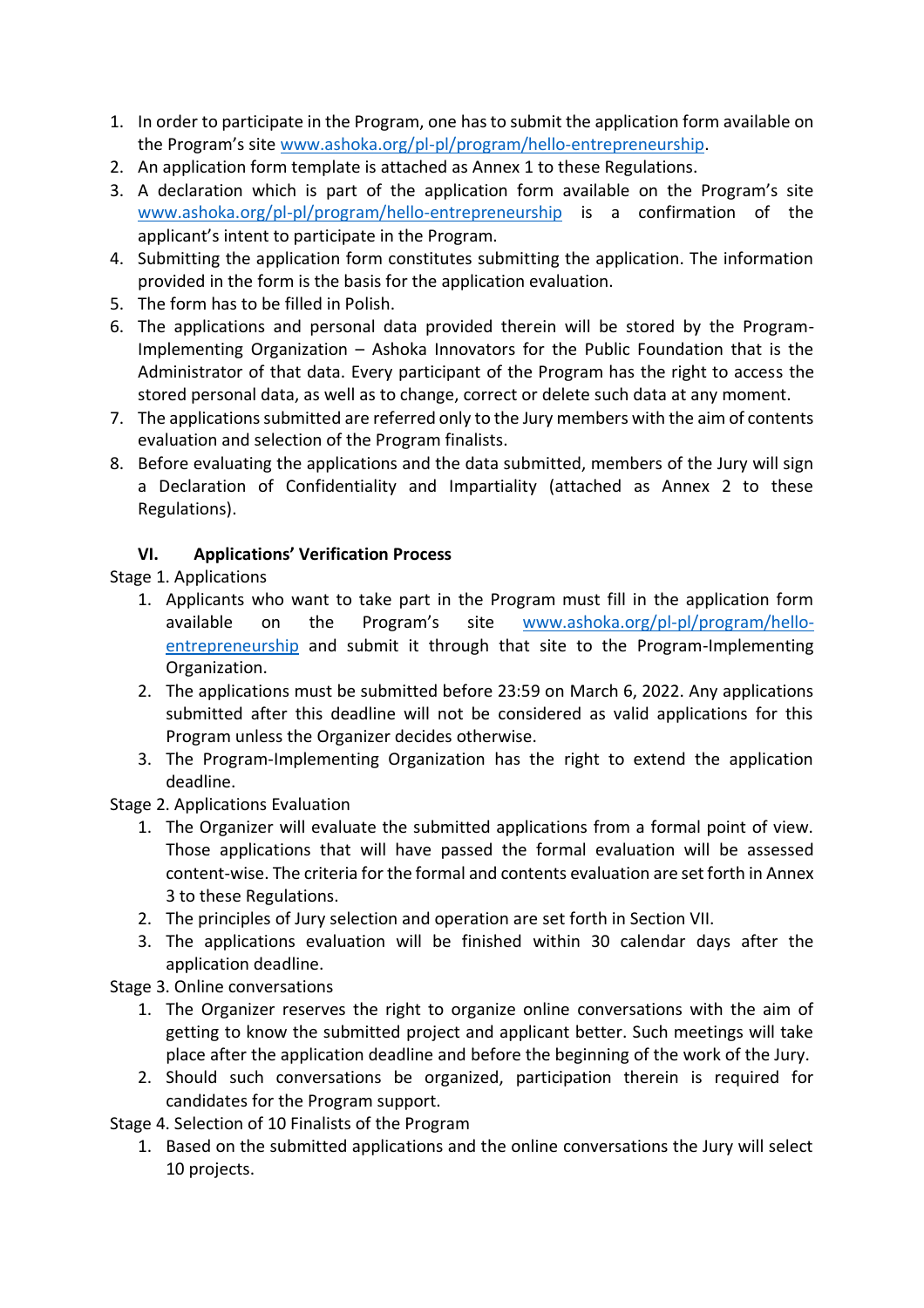- 2. The Jury has the right to select 3 additional projects that will be placed on a reserve list.
- 3. The projects placed on a reserve list will be allowed to participate in the Program only if one or more of the 10 projects selected by the Jury fail to actively participate in the Program. Such decisions belong to the Organizer of the Program.
- 4. There is no appeal from the decisions of the Jury.
- 5. The Jury will make its decision before April 6, 2022.

Stage 5. Receiving Financial Prize

- 1. Based on the individual project development plans and the experts supporting the Program finalists, the Jury will make a decision on extending the financial prize.
- 2. Those projects that will have been awarded the financial prize by the Jury, will receive financial support worth 3'200 USD paid in Polish Złotys at the exchange rate of the Organizer's bank at the date of the transfer or paid in United States Dollars transferred to a USD bank account if the participant owns such an account. Financial prize will be offered to not more than 10 projects.

## **VII. Jury Selection and Operation**

- 1. The Jury selected by the Program-Implementing Organization consists of experts coming from a variety of areas of social life, business circles, scientific world who to their best of their knowledge promote the concept of social innovations as well as the support and empowerment of migrants in Poland. Representatives of the migrants' community in Poland (migrants or representatives of non-governmental organizations working with migrants) can be members of the Jury. The Jury will always include representatives of the Citi Foundation, the Citi Handlowy Bank or the Kronenberg Foundation, along with representatives of the Ashoka Innovators for the Public Foundation.
- 2. Before the first meeting of the Jury, its members will
	- a. familiarize themselves with these Regulations and the evaluation criteria (attached as Annex 3 to these Regulations);
	- b. commit to maintaining the information obtained in the process of the work of the Jury in confidence by signing the Declaration of Confidentiality and Impartiality (attached as Annex 2 to these Regulations);
- 3. Before the meeting of the Jury, its members will receive the documentation on the projects participating in the Program.
- 4. The Jury makes the final decision regarding the finalists' selection by means of discussions and based on the absolute majority of votes.
- 5. A representative of the Program-Implementing Organization will be overseeing the due course of the voting and, immediately after the voting, will count the votes and prepare the list of the Program finalists.
- 6. Members of the Jury vote in their private capacity.
- 7. Minutes of the Jury meeting will be taken.

#### **Ethical Norms of the Jury Involvement**

- 1. Members of the Jury act independently. The Jury is appointed with the aim of contents assessment of the applications.
- 2. Before making their evaluation, members of the Jury should not be subject to any external influence or suggestions.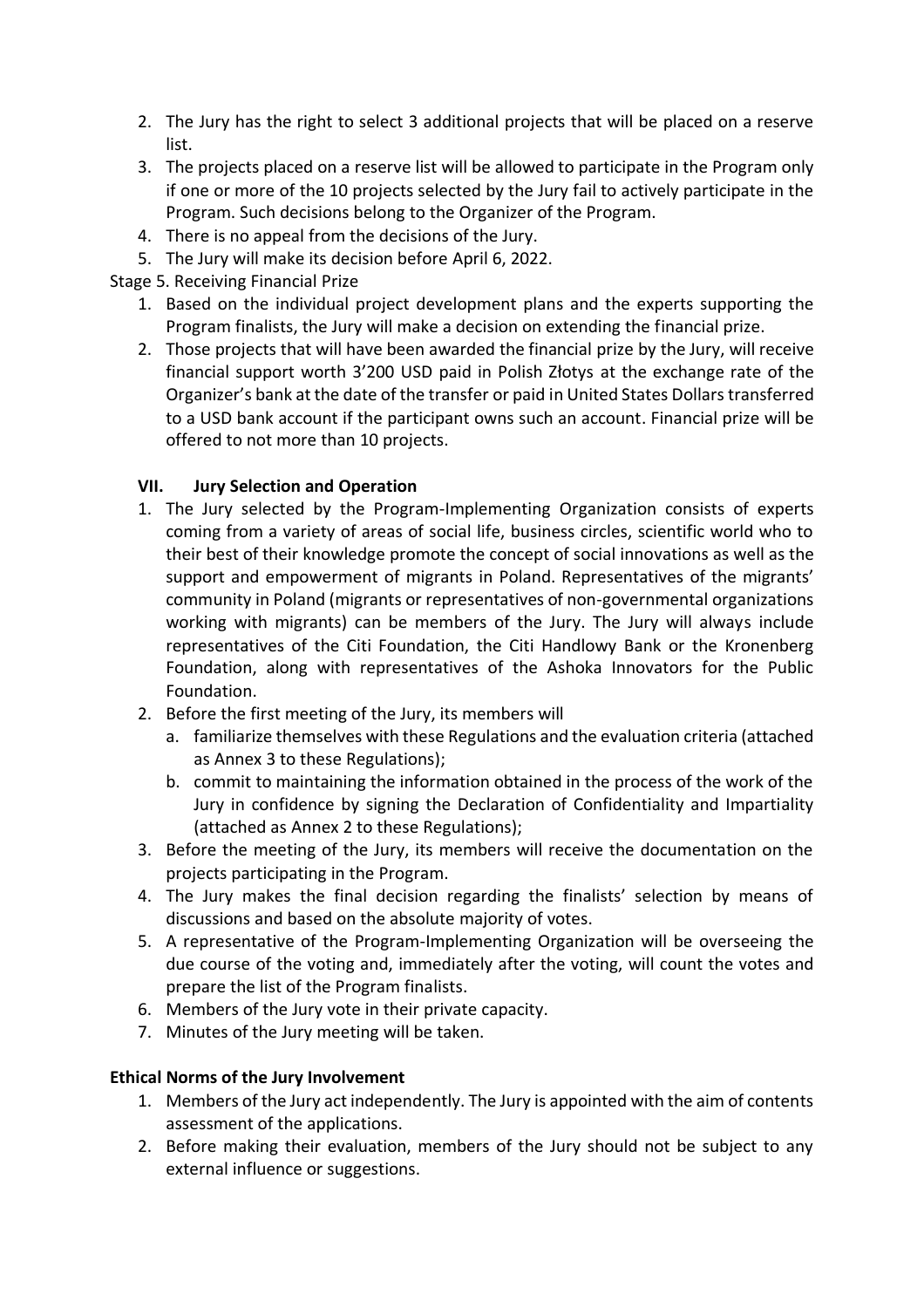- 3. Members of the Jury who are also employees of an enterprise or organization that takes part in the Program cannot evaluate its application.
- 4. Members of the Jury cannot, without a prior agreement with the Program-Implementing Organization, contact the applicants participating in the Program with the aim of obtaining additional information or clarifications.

### **VIII. Program Calendar**

- 1. The call for applications to the Program starts on February 7, 2022 and ends on March 6, 2022.
- 2. Selection of 10 bet initiatives by the Program Jury will end on April 6, 2022.
- 3. On April 21 and 22 2022 a two-day workshop will take place in or near Warsaw, obligatory for all finalists of the Program. If the pandemic does not allow the organization of the workshop in or near Warsaw, the event will be organized entirely remotely (online). Participation in the entire online event will also be a condition for applying for counseling and financial prize.
- 4. From the beginning of May 2022 until the end of August 2022, people whose initiatives were selected by the Jury will receive advisory support (mentoring).
- 5. Financial prizes will be awarded by the end of August 2022.
- 6. The Program's final gala will be organized by the end of September 2022.

The Program Organizer reserves the right to change the dates in the Program calendar during the Program.

#### **IX. Final Provisions**

- 1. The Program-Implementing Organization reserves the right to unilaterally change the Regulations. The current version of the Regulations is available on the Program's site [www.ashoka.org/pl-pl/program/hello-entrepreneurship.](http://www.ashoka.org/pl-pl/program/hello-entrepreneurship)
- 2. In any situation not regulated by the Regulations but related to the Program, decisions belong to the Program-Implementing Organization.
- 3. The Program-Implementing Organization shall bear no liability for mistakes or disruptions of services of post or internet networks operators, as well as for the resulting potential delays or irregularities in the Program course.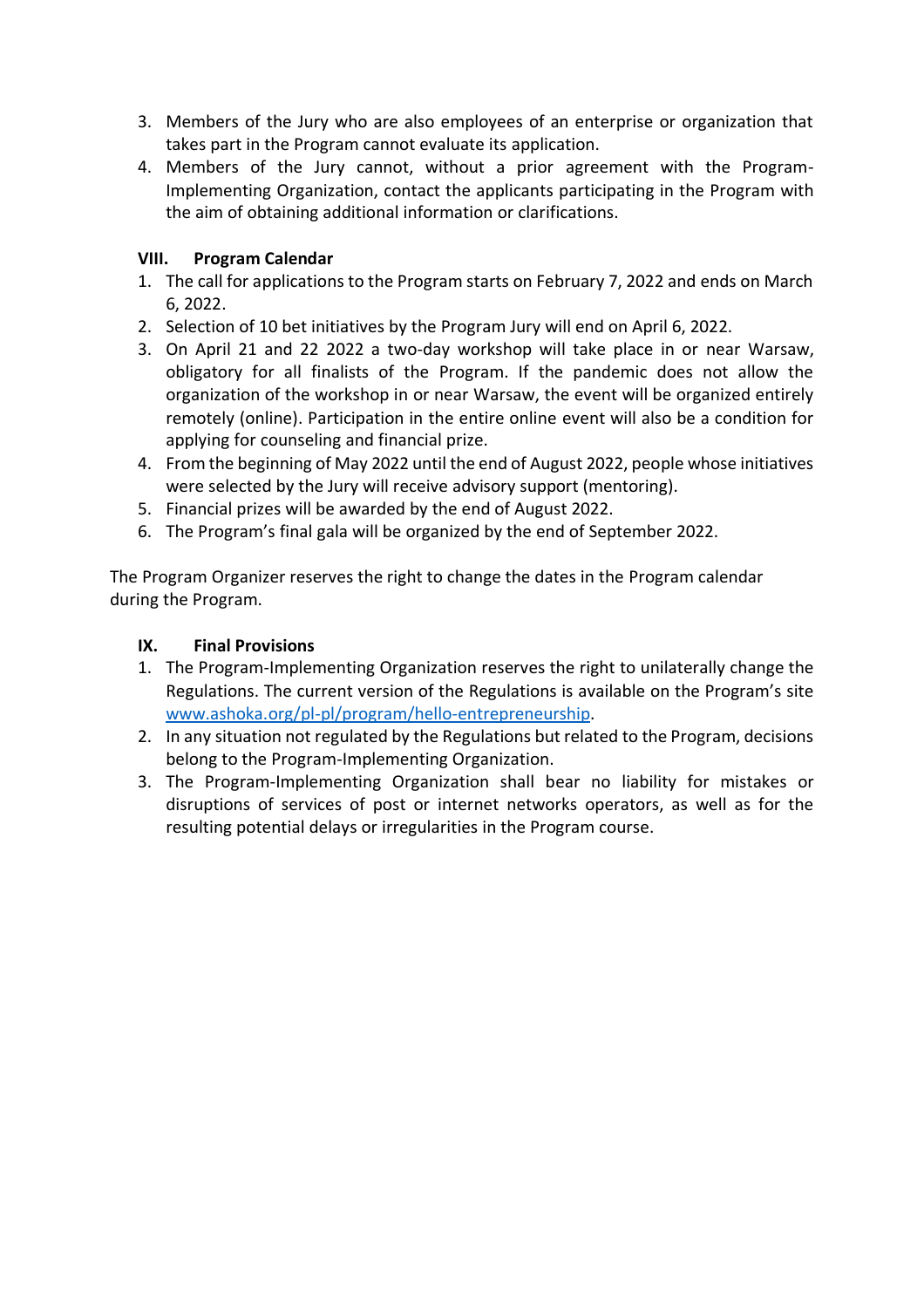#### **Annex 1 to the Regulations**

#### **Application Form**

- 1. First name of the person/persons submitting the application
- 2. Last name of the person/persons submitting the application
- 3. E-mail
- 4. Phone number
- 5. Address
- 6. Legal form of the person/persons submitting the project (if any). Please specify:

#### Types

- individual (no legal form)
- commercial entity (all kinds)
- non-governmental organization
- informal group
- other
- 7. Title of the project:
- 8. Place of the project implementation:
- 9. Project description (limit is 4000 characters). Provide a detailed description of business component of the submitted project, your plans for its launching or development (e.g., a mobile app, a hairdressing salon, a restaurant, a publishing house, etc.). In your description, try to consider the criteria set forth below (key activities, key resources, key beneficiaries, key partners):
- 10. Describe the social problem addressed by your project. Describe exactly how it solves the social problem and if you plan to start it how it could contribute to solving the social problem. (Limit is 4000 characters)
- 11. What will make your project a sustainable social enterprise? Describe its potential to be long-lasting. (limit is 2000 characters).
- 12. Why do you want to implement this project? (Limit is 2000 characters.)
- 13. Describe your experience and the experience of other persons involved in the implementation of this project. If the initiative is being implemented together with others, describe the team that will be implementing the initiative. Specify exactly how many people will be on the team, who it will be. (Limit is 2000 characters).
- 14. What are your expectations from the support offered within this Program? (Limit is 2000 characters).

I hereby confirm that I have familiarized myself with the Regulations of the "Hello Entrepreneurship" Program and I commit to abiding by It.

By submitting the application, the applicant confirms that the application is a result of their work and that they hold copyright to this application in its entirety. The Organizer reserves a subjective right to reject applications that are discriminatory or violate human rights as well as applications that the Organizer considers to not be original or independent. The applicant shall bear sole responsibility for violations of third parties' copyright as well as for covering any damages caused to the Organizer by such violations. The Organizer shall bear no responsibility for any potential damage caused by submitting false data or other shortcomings on the part of the applicant.

By checking this box, I confirm that I have familiarized myself with the provisions above and give consent to these provisions.

(signature)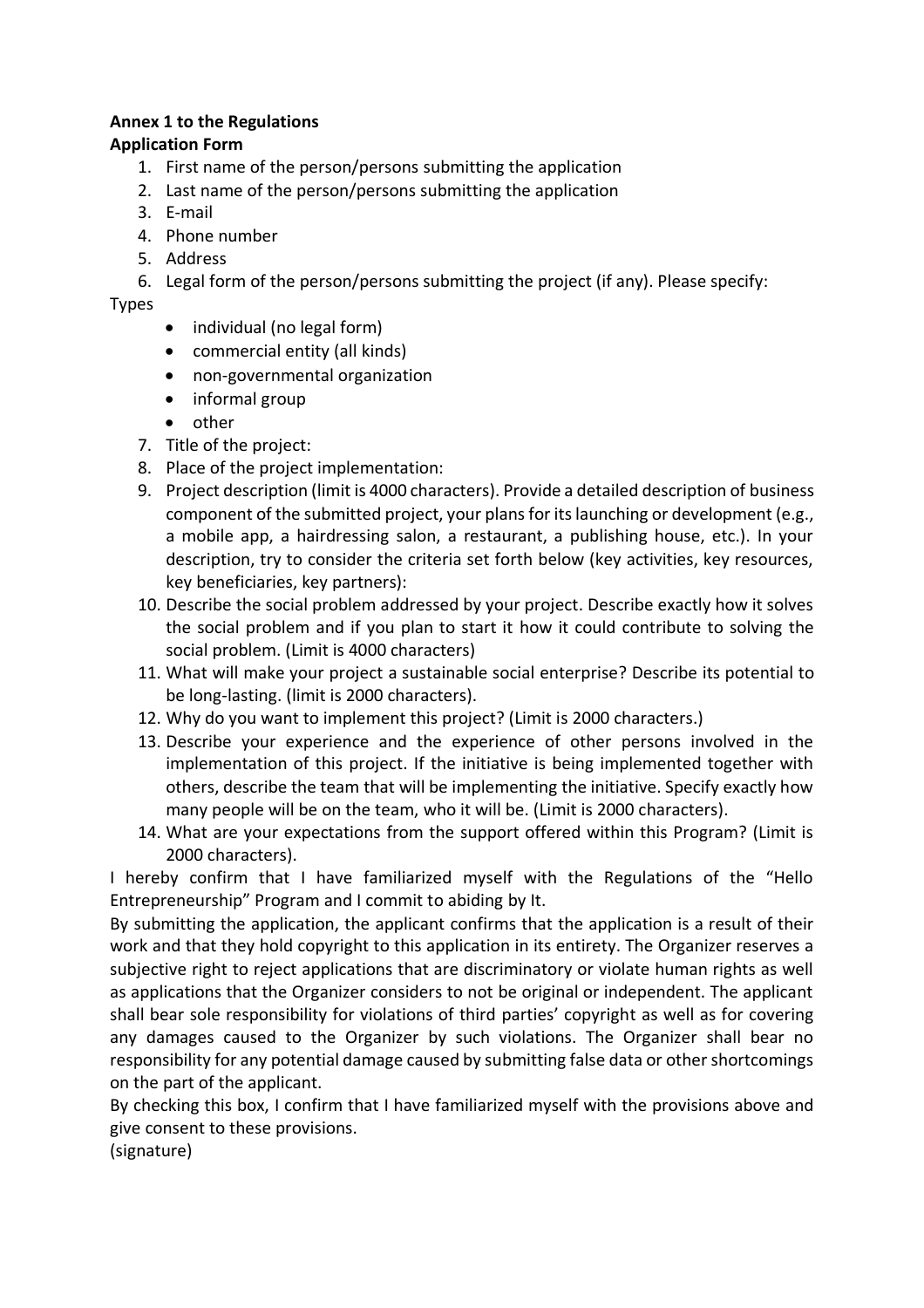In connection to the existing Regulation of the European Parliament and EU Council 2016/679 dated April 27, 2016, regarding the personal data protection in relation

to the processing of personal data and its free flow (the "Regulation") we kindly inform you that your personal data will be processed in accordance with the article 6, point 1b of the Regulation as well as with the Regulations of the Competition with the aim of organizing the Competition, carrying out of the Competition procedure as well as selecting the finalists and will be stored for the period of 6 years after the end of the Competition.

The Ashoka Innovators for the Public Foundation, with the principal place of business at ul. Paca 40, 04-386 Warsaw, Poland, is the personal data administrator. Please find all necessary information regarding the personal data processing related to the organization of the "Hello Entrepreneurship" Competition below.

- 1. Personal data is processed with the aim of contacting the individuals and organizations participating in the Competition.
- 2. Personal data will be stored during the entire duration of the Competition.
- 3. After the processing of personal data with the original aim is over, the data will be processed with the aim of contacting the individuals and organizations regarding new initiatives.
- 4. Provision of such data is voluntary but failure to provide it will prevent you from participating in the Competition.
- 5. Your personal data will be shared with the organizations that we collaborate with in order to perform our statutory activities, e.g. companies providing posting, courier, accounting, legal, and IT services.

As the Administrator of your data, we guarantee your right to access your data, as well as to correct it, demand its deletion or limit its processing. You can also exercise your right to file an objection to processing your data with the Administrator and right to transfer your data to a different data administrator. In the case of expressing voluntary consent, you have the right to withdraw the consent to data processing at any moment, however, this does not affect the legality of the processing that took place based on your consent before it was withdrawn. We also kindly inform you that you have the right to complain to the Head of the Personal Data Protection Administration if you consider that your personal data processing violates the Regulation provisions.

You can contact the personal data protection officer by email: [mciesielskaploszaj@ashoka.org.](mailto:mciesielskaploszaj@ashoka.org)

By checking this box, I confirm that I have familiarized myself with the provisions above and give consent to the processing of my data in the ways described.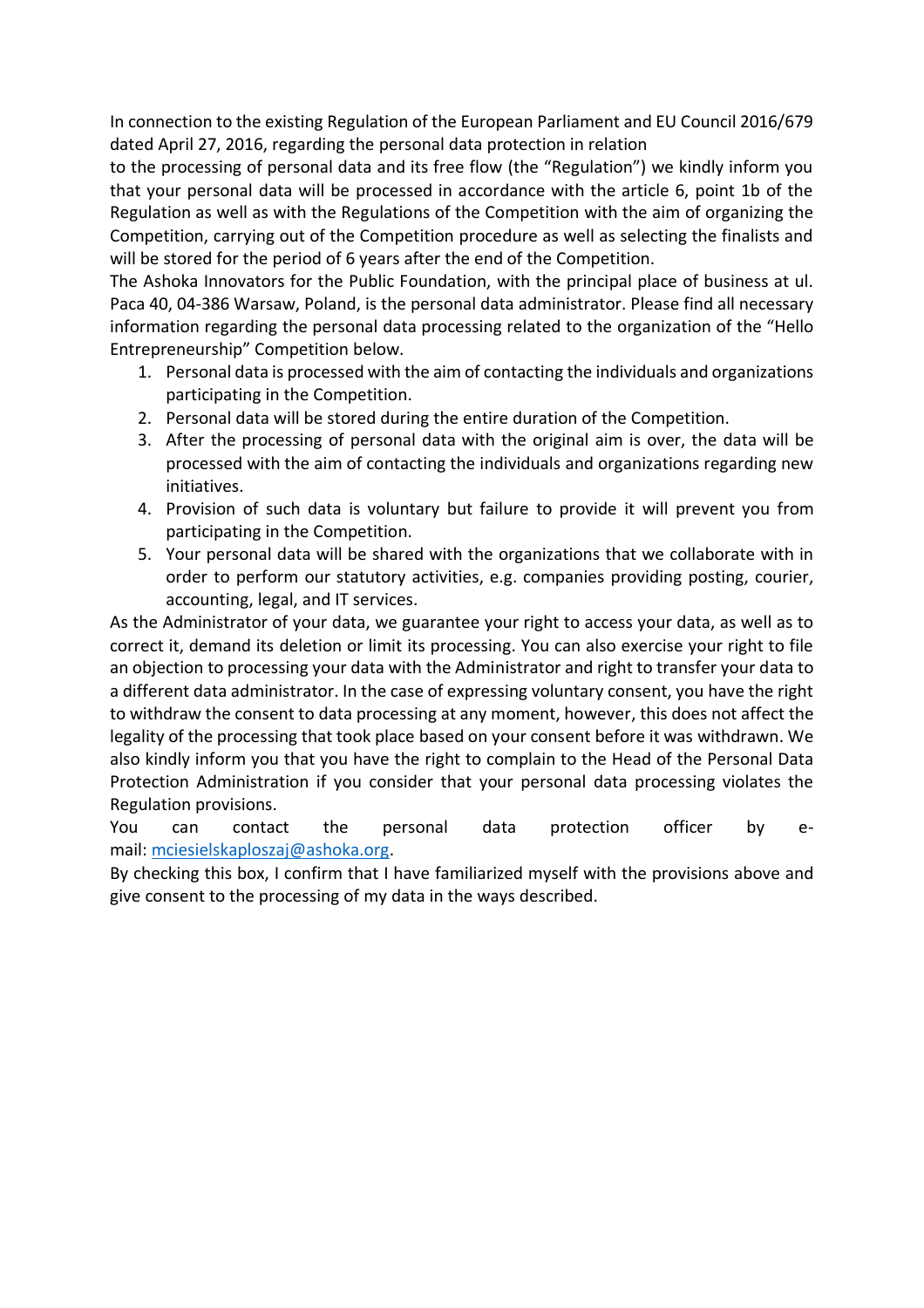#### **Annex 2 to the Regulations**

## **Template of the Declaration of Confidentiality and Impartiality**

Full name of the Jury member:

I hereby confirm that

- I have familiarized myself with the Regulations of the "Hello Entrepreneurship" Program;
- I commit to fulfilling my obligations in a fair and just way to the best of my knowledge;
- I commit to maintaining the confidentiality and secrecy of the information, personal data and documents disclosed to me or created or prepared by me during or as a result of the evaluation process and I agree that such information can only be used with the aim of the evaluation and cannot be disclosed to any third party;
- I confirm that there are no circumstances that can raise reasonable doubts regarding my impartiality to the applicants, including that
	- $\circ$  I have not participated in the preparations of the applications for Program participation that are subject to my evaluation;
	- o I am not and was not related to the persons preparing the applications for Program participation that are subject to my evaluation: - by relations of marriage, kinship or affinity, - by relations of adoption, custody, or guardianship,
	- o I am not and, during the year preceding the date of submitting of the current declaration, was not in the relationship of employment with any organization submitting an application for Program participation that is subject to my evaluation;
	- $\circ$  I do not and, during the year preceding the date of submitting of the current declaration, did not work under civil law to any applicant submitting an application for Program participation that is subject to my evaluation;
	- $\circ$  I am not and, during the year preceding the date of submitting of the current declaration, was not a member of any management or supervision bodies of any organization submitting an application for Program participation that is subject to my evaluation.
- Should any information become available as to the existence of any circumstance that could raise reasonable doubts regarding my impartiality to the application for Program participation submitted for my evaluation, I commit to immediately notifying the Organizer of such circumstances in writing as well as to withdrawing from the process of further evaluation of applications.

(signature) (date and place)